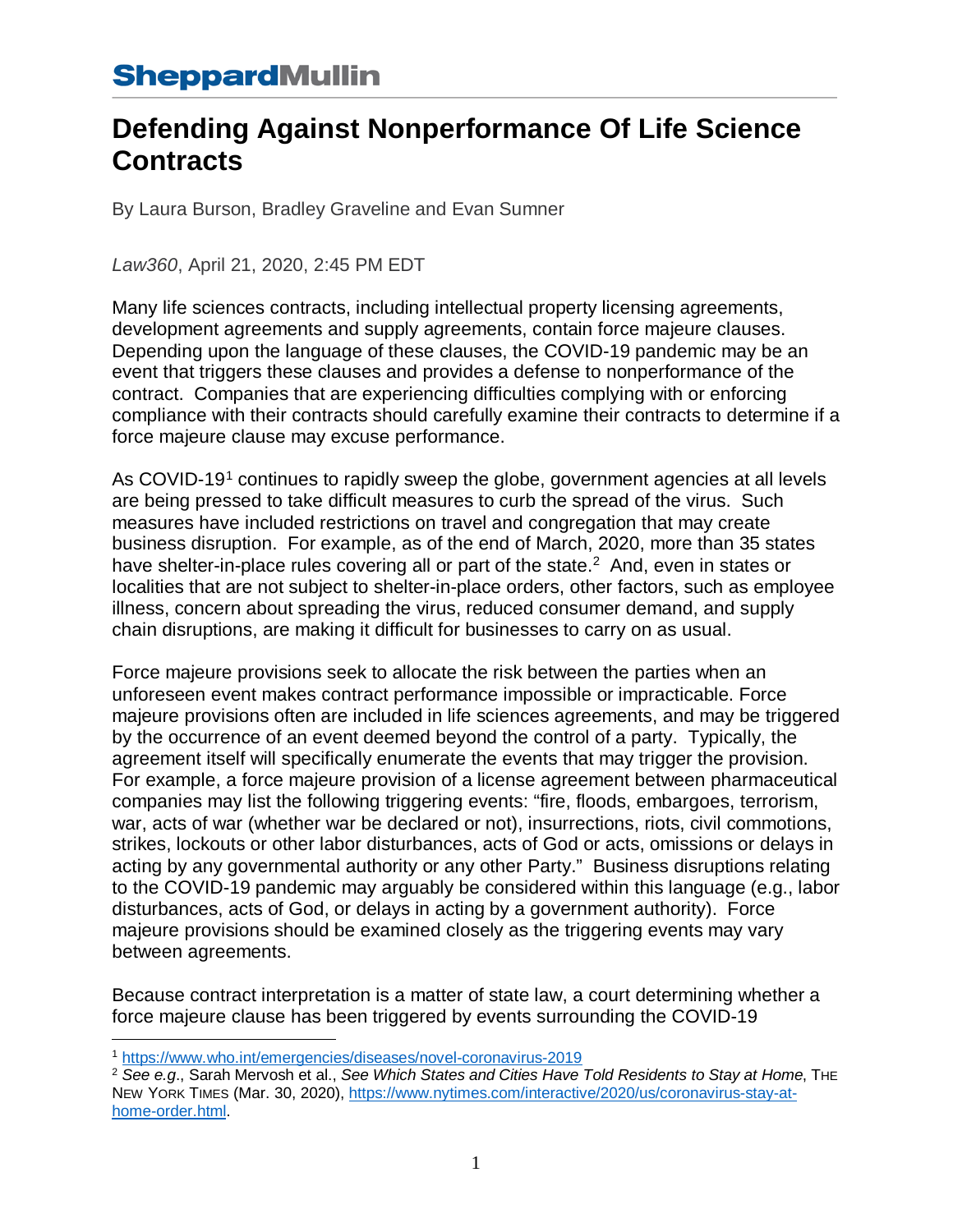pandemic would apply the law of the state under which the contract is governed, whether as a result of a choice of law provision or the circumstances surrounding the contract and the parties.

At present, there have been no cases deciding whether to enforce a force majeure provision due to the COVID-19 pandemic. The following cases, however, may provide guidance as to whether a force majeure provision would be triggered as a result of COVD-19 in the context of life sciences agreements.

#### *Example of a case in which a court concluded that a force majeure clause WAS triggered:*

In *Acheron Med. Supply LLC v. Cook Inc.*,<sup>[3](#page-1-0)</sup> the Southern District of Indiana, applying Indiana law, held that, when parties to an agreement define the nature of force majeure in their agreement, the scope and effect of the force majeure provision is governed by its specific terms. In that case, Acheron and Cook had entered into an exclusive distribution agreement for various products and devices related to Cook's endoscopy business. The agreement contained the following clause:

Neither Cook nor any Affiliate nor [Acheron] shall be liable for any delay or default caused by force majeure, including, without limitation . . . act of government or . . . agency . . . . The party affected by such a condition shall use every reasonable effort to correct or eliminate the cause which prevents performance and resume performance as soon as possible.

[4T](#page-1-1)he agreement further provided that Acheron would obtain the necessary Federal Supply Schedule (FSS) contract in order to sell medical supplies to the Veterans Administration ("VA"). However, because Cook was a new company without an established history of providing medical devices for the VA, the government would not award an FSS to Acheron unless Cook underwent an extensive audit by the VA's Office of Inspector General. Cook refused the audit and terminated the agreement. Acheron sued for breach, and Cook counterclaimed, arguing that Acheron failed to secure the FSS award. Acheron raised the defense of force majeure, arguing that the provision expressly enumerated an act of a government agency as a triggering event. The court found that, although Acheron's failure to secure an FSS was a material breach, "[b]y the plain language of the agreement, Acheron is not liable for that breach.<sup>[5"](#page-1-2)</sup>

<span id="page-1-1"></span><sup>4</sup> *Id.* at \*6.

 $\overline{a}$ 

<span id="page-1-0"></span><sup>3</sup> No. 1:15-cv-1510, 2019 U.S. Dist. LEXIS 105297, at \*6 (S.D. Ind. June 24, 2019) [https://advance.lexis.com/search/?pdmfid=1000516&crid=6010cf27-dea5-4d4c-85be-](https://advance.lexis.com/search/?pdmfid=1000516&crid=6010cf27-dea5-4d4c-85be-4266b1f1ffc3&pdsearchterms=Acheron+Med.+Supply+LLC+v.+Cook+Inc.%2c+No.+1%3a15-cv-1510%2c+2019+U.S.+Dist.+LEXIS+105297&pdtypeofsearch=searchboxclick&pdsearchtype=SearchBox&pdstartin=&pdpsf=&pdqttype=and&pdquerytemplateid=&ecomp=973_9kk&earg=pdsf&prid=72c20567-d2f3-421c-ad2e-ccb6c440ebbb&srid=6a2b3436-3e97-44ac-ac63-dacae357aefd%20)[4266b1f1ffc3&pdsearchterms=Acheron+Med.+Supply+LLC+v.+Cook+Inc.%2c+No.+1%3a15-cv-](https://advance.lexis.com/search/?pdmfid=1000516&crid=6010cf27-dea5-4d4c-85be-4266b1f1ffc3&pdsearchterms=Acheron+Med.+Supply+LLC+v.+Cook+Inc.%2c+No.+1%3a15-cv-1510%2c+2019+U.S.+Dist.+LEXIS+105297&pdtypeofsearch=searchboxclick&pdsearchtype=SearchBox&pdstartin=&pdpsf=&pdqttype=and&pdquerytemplateid=&ecomp=973_9kk&earg=pdsf&prid=72c20567-d2f3-421c-ad2e-ccb6c440ebbb&srid=6a2b3436-3e97-44ac-ac63-dacae357aefd%20)[1510%2c+2019+U.S.+Dist.+LEXIS+105297&pdtypeofsearch=searchboxclick&pdsearchtype=Sea](https://advance.lexis.com/search/?pdmfid=1000516&crid=6010cf27-dea5-4d4c-85be-4266b1f1ffc3&pdsearchterms=Acheron+Med.+Supply+LLC+v.+Cook+Inc.%2c+No.+1%3a15-cv-1510%2c+2019+U.S.+Dist.+LEXIS+105297&pdtypeofsearch=searchboxclick&pdsearchtype=SearchBox&pdstartin=&pdpsf=&pdqttype=and&pdquerytemplateid=&ecomp=973_9kk&earg=pdsf&prid=72c20567-d2f3-421c-ad2e-ccb6c440ebbb&srid=6a2b3436-3e97-44ac-ac63-dacae357aefd%20) [rchBox&pdstartin=&pdpsf=&pdqttype=and&pdquerytemplateid=&ecomp=973\\_9kk&earg=pdsf&pri](https://advance.lexis.com/search/?pdmfid=1000516&crid=6010cf27-dea5-4d4c-85be-4266b1f1ffc3&pdsearchterms=Acheron+Med.+Supply+LLC+v.+Cook+Inc.%2c+No.+1%3a15-cv-1510%2c+2019+U.S.+Dist.+LEXIS+105297&pdtypeofsearch=searchboxclick&pdsearchtype=SearchBox&pdstartin=&pdpsf=&pdqttype=and&pdquerytemplateid=&ecomp=973_9kk&earg=pdsf&prid=72c20567-d2f3-421c-ad2e-ccb6c440ebbb&srid=6a2b3436-3e97-44ac-ac63-dacae357aefd%20) [d=72c20567-d2f3-421c-ad2e-ccb6c440ebbb&srid=6a2b3436-3e97-44ac-ac63](https://advance.lexis.com/search/?pdmfid=1000516&crid=6010cf27-dea5-4d4c-85be-4266b1f1ffc3&pdsearchterms=Acheron+Med.+Supply+LLC+v.+Cook+Inc.%2c+No.+1%3a15-cv-1510%2c+2019+U.S.+Dist.+LEXIS+105297&pdtypeofsearch=searchboxclick&pdsearchtype=SearchBox&pdstartin=&pdpsf=&pdqttype=and&pdquerytemplateid=&ecomp=973_9kk&earg=pdsf&prid=72c20567-d2f3-421c-ad2e-ccb6c440ebbb&srid=6a2b3436-3e97-44ac-ac63-dacae357aefd%20) [dacae357aefd%20](https://advance.lexis.com/search/?pdmfid=1000516&crid=6010cf27-dea5-4d4c-85be-4266b1f1ffc3&pdsearchterms=Acheron+Med.+Supply+LLC+v.+Cook+Inc.%2c+No.+1%3a15-cv-1510%2c+2019+U.S.+Dist.+LEXIS+105297&pdtypeofsearch=searchboxclick&pdsearchtype=SearchBox&pdstartin=&pdpsf=&pdqttype=and&pdquerytemplateid=&ecomp=973_9kk&earg=pdsf&prid=72c20567-d2f3-421c-ad2e-ccb6c440ebbb&srid=6a2b3436-3e97-44ac-ac63-dacae357aefd%20)

<span id="page-1-2"></span><sup>5</sup> *Id*. at \*7.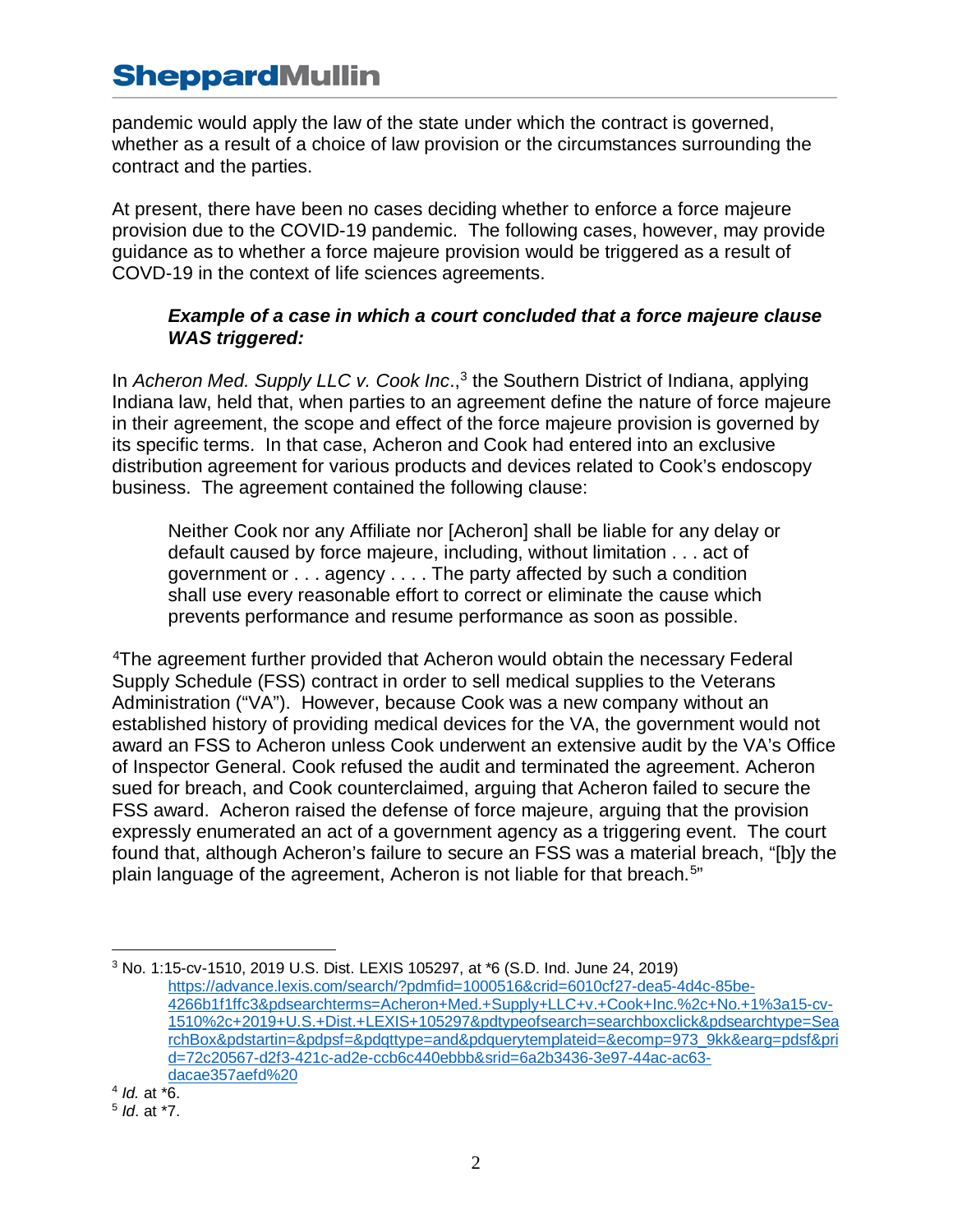Applying the reasoning of this case to the COVID-19 pandemic, it is likely the case would be decided the same way if, for example, Acheron failed to obtain an FSS contract due to government imposed restrictions. If, for example, the VA's office was not able to conduct audits due to COVID-19, a court considering whether the force majeure clause had been triggered likely would conclude that it was, and that the force majeure clause excused Acheron's failure to obtain the FSS contract.

#### *Example of a case in which a court concluded that a force majeure clause WAS NOT triggered:*

In *[Watson Labs., Inc. v. Rhone-Poulenc Rorer, Inc](https://advance.lexis.com/search/?pdmfid=1000516&crid=3c61c925-3696-45fc-b627-a41021d1a2ae&pdsearchterms=Watson+Labs.%2C+Inc.+v.+Rhone-Poulenc+Rorer%2C+Inc.%2C+178+F.+Supp.+2d+1099%2C+1110&pdstartin=hlct%3A1%3A1&pdtypeofsearch=searchboxclick&pdsearchtype=SearchBox&pdqttype=and&pdquerytemplateid=&ecomp=9gr9k&prid=6010cf27-dea5-4d4c-85be-4266b1f1ffc3)[6](#page-2-0)* ., the Central District of California, applying California law, held that a party invoking a force majeure defense must establish that it did not have reasonable control over the excusing event. In that case, Watson entered into a supply agreement with Rhone, whereby Rhone agreed to supply all of Watson's requirements of Dilacor XR. At the time of the agreement, Rhone was planning to outsource manufacturing of Dilacor to its subsidiary Centeon. Article 9.1 of the agreement included a force majeure provision, which stated in part:

The obligations of [Rhone] and Watson hereunder shall be subject to any delays or non-performance caused by: acts of God, earthquakes, fires, floods, explosion, sabotage, riot, accidents; regulatory, governmental, or military action or inaction; strikes, lockouts or labor trouble; perils of the sea; or failure or delay in performance by third parties, including suppliers and service providers; or any other cause beyond the reasonable control of either party ("Force Majeure Event").

<sup>7</sup>Shortly after entering into the agreement, Centeon's facility was shut down due to an FDA finding that the plant did not meet current good manufacturing practices ("cGMP"). Watson sued Rhone for breach of contract, and Rhone raised the defense of force majeure, arguing that the FDA's shutdown of its manufacturing facility was an enumerated event in the force majeure clause. In its decision, the court acknowledged that there was little doubt that the shutdown was ordered by the government. However, the court held that, under California law, a party may only invoke the defense of force majeure if the triggering event was "beyond the reasonable control of either party[.8"](#page-2-2) Because the shutdown was within the control of Rhone, the court would not excuse non-performance due to the force majeure clause.<sup>[9](#page-2-3)</sup>

 $\overline{a}$ 

<span id="page-2-0"></span><sup>6</sup> 178 F. Supp. 2d 1099, 1110 (C.D. Cal. 2001), [https://advance.lexis.com/search/?pdmfid=1000516&crid=3c61c925-3696-45fc-b627](https://advance.lexis.com/search/?pdmfid=1000516&crid=3c61c925-3696-45fc-b627-a41021d1a2ae&pdsearchterms=Watson+Labs.%2C+Inc.+v.+Rhone-Poulenc+Rorer%2C+Inc.%2C+178+F.+Supp.+2d+1099%2C+1110&pdstartin=hlct%3A1%3A1&pdtypeofsearch=searchboxclick&pdsearchtype=SearchBox&pdqttype=and&pdquerytemplateid=&ecomp=9gr9k&prid=6010cf27-dea5-4d4c-85be-4266b1f1ffc3) [a41021d1a2ae&pdsearchterms=Watson+Labs.%2C+Inc.+v.+Rhone-](https://advance.lexis.com/search/?pdmfid=1000516&crid=3c61c925-3696-45fc-b627-a41021d1a2ae&pdsearchterms=Watson+Labs.%2C+Inc.+v.+Rhone-Poulenc+Rorer%2C+Inc.%2C+178+F.+Supp.+2d+1099%2C+1110&pdstartin=hlct%3A1%3A1&pdtypeofsearch=searchboxclick&pdsearchtype=SearchBox&pdqttype=and&pdquerytemplateid=&ecomp=9gr9k&prid=6010cf27-dea5-4d4c-85be-4266b1f1ffc3)[Poulenc+Rorer%2C+Inc.%2C+178+F.+Supp.+2d+1099%2C+1110&pdstartin=hlct%3A1%3A1&p](https://advance.lexis.com/search/?pdmfid=1000516&crid=3c61c925-3696-45fc-b627-a41021d1a2ae&pdsearchterms=Watson+Labs.%2C+Inc.+v.+Rhone-Poulenc+Rorer%2C+Inc.%2C+178+F.+Supp.+2d+1099%2C+1110&pdstartin=hlct%3A1%3A1&pdtypeofsearch=searchboxclick&pdsearchtype=SearchBox&pdqttype=and&pdquerytemplateid=&ecomp=9gr9k&prid=6010cf27-dea5-4d4c-85be-4266b1f1ffc3) [dtypeofsearch=searchboxclick&pdsearchtype=SearchBox&pdqttype=and&pdquerytemplateid=&e](https://advance.lexis.com/search/?pdmfid=1000516&crid=3c61c925-3696-45fc-b627-a41021d1a2ae&pdsearchterms=Watson+Labs.%2C+Inc.+v.+Rhone-Poulenc+Rorer%2C+Inc.%2C+178+F.+Supp.+2d+1099%2C+1110&pdstartin=hlct%3A1%3A1&pdtypeofsearch=searchboxclick&pdsearchtype=SearchBox&pdqttype=and&pdquerytemplateid=&ecomp=9gr9k&prid=6010cf27-dea5-4d4c-85be-4266b1f1ffc3) [comp=9gr9k&prid=6010cf27-dea5-4d4c-85be-4266b1f1ffc3](https://advance.lexis.com/search/?pdmfid=1000516&crid=3c61c925-3696-45fc-b627-a41021d1a2ae&pdsearchterms=Watson+Labs.%2C+Inc.+v.+Rhone-Poulenc+Rorer%2C+Inc.%2C+178+F.+Supp.+2d+1099%2C+1110&pdstartin=hlct%3A1%3A1&pdtypeofsearch=searchboxclick&pdsearchtype=SearchBox&pdqttype=and&pdquerytemplateid=&ecomp=9gr9k&prid=6010cf27-dea5-4d4c-85be-4266b1f1ffc3)

<span id="page-2-1"></span><sup>7</sup> *Id*. at 1109.

<span id="page-2-2"></span><sup>8</sup> *Id*. at 1110.

<span id="page-2-3"></span><sup>9</sup> *Id*.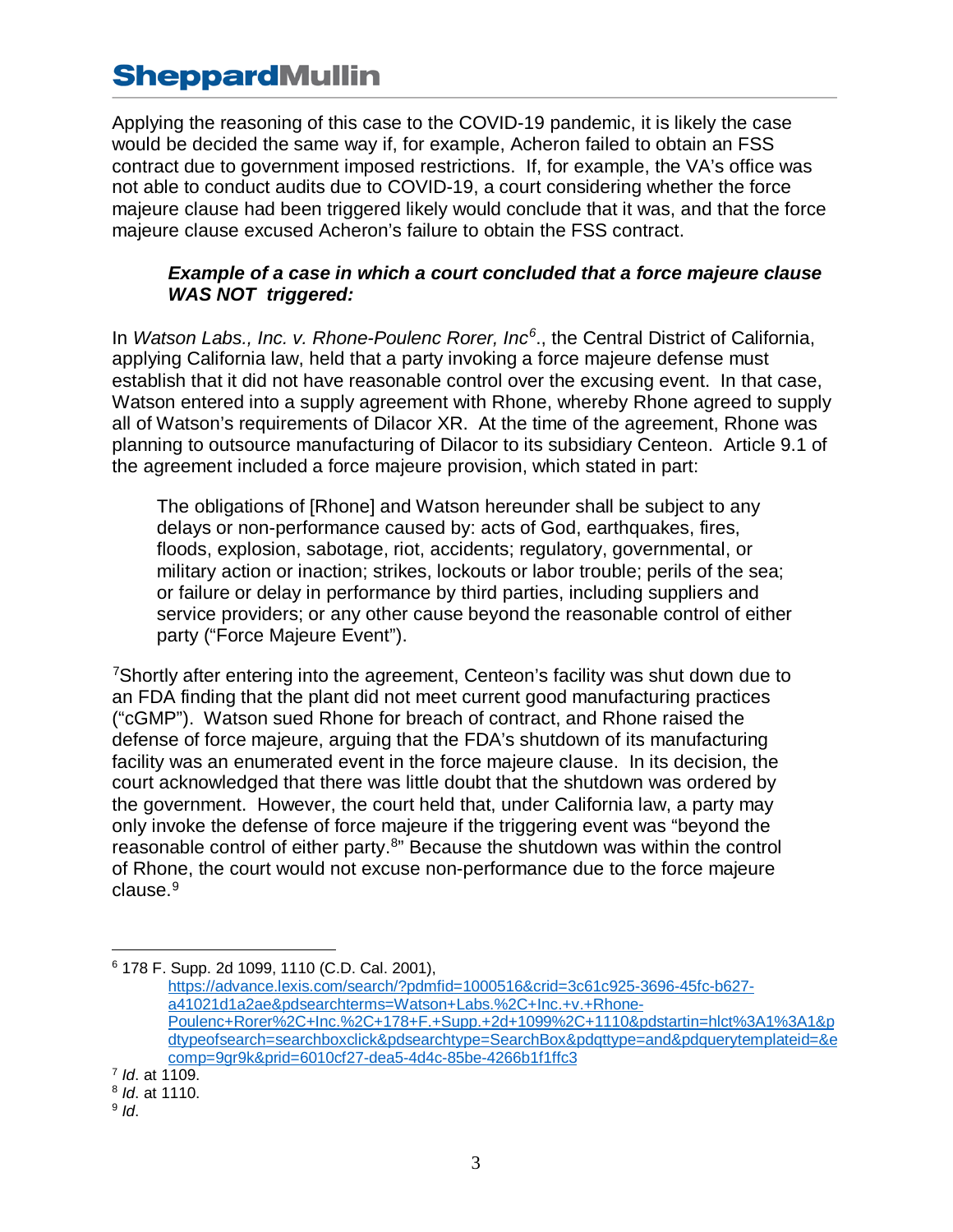In contrast to the *Watson* case, if a facility shutdown is caused by COVID-19 related events, such as a coronavirus contamination or large scale employee illnesses, a supplier may try to argue that its inability to meet its supply obligations was due to circumstances beyond its control.

As exemplified by these cases, whether a force majeure provision is enforceable depends not only on the specific language of the provision, but also on the facts at hand and the requirements of the state law governing the contract.

#### **Other Potential Defenses To Contract Performance**

Even if a contract does not contain a force majeure clause, there are several other legal doctrines that a party to a life sciences agreement may look towards to relieve contract performance as a result of the COVID-19 pandemic. These remedies include frustration of purpose, impossibility, and illegality.

*Frustration of Purpose:* The [Restatement \(Second\) of Contracts](https://en.wikipedia.org/wiki/Restatement_(Second)_of_Contracts) § 265<sup>[10](#page-3-0)</sup> (1981), defines frustration of purpose as follows:

Where, after a contract is made, a party's principal purpose is substantially frustrated without his fault by the occurrence of an event the nonoccurrence of which was a basic assumption on which the contract was made, his remaining duties to render performance are discharged, unless the language or circumstances [of the contract] indicate the contrary.

In the context of COVID-19, a party may attempt to argue, for example, that the purpose of the contract was frustrated due to the disruption of its business caused by the COVID-19 pandemic. *See also* Uniform Commercial Code § 2-615. Using a supply requirements contract as an example, if a supplier's plant was shut down due to COVID-19 related events, the supplier may argue that its principal purpose – to meet supply requirements, was frustrated by the occurrence of the COVID-19 pandemic, and that the closure due to the pandemic was not the fault of the supplier.

*Impossibility:* The doctrine of impossibility may excuse contract performance where: (1) performance is objectively impossible and cannot be performed by any means; and (2) the event giving rise to impossibility is unanticipated and unforeseeable. Restatement (Second) of Contracts § 261<sup>11</sup>.

<span id="page-3-0"></span> $\overline{a}$ <sup>10</sup> [https://advance.lexis.com/search/?pdmfid=1000516&crid=07c415d5-91d7-441f-9a11-](https://advance.lexis.com/search/?pdmfid=1000516&crid=07c415d5-91d7-441f-9a11-206ef1c06d0b&pdsearchterms=restatement+second+of+contracts+section+265&pdstartin=hlct%3A1%3A1&pdtypeofsearch=searchboxclick&pdsearchtype=SearchBox&pdqttype=and&pdquerytemplateid=&ecomp=9gr9k&prid=3c61c925-3696-45fc-b627-a41021d1a2ae) [206ef1c06d0b&pdsearchterms=restatement+second+of+contracts+section+265&pdstartin=hlct%](https://advance.lexis.com/search/?pdmfid=1000516&crid=07c415d5-91d7-441f-9a11-206ef1c06d0b&pdsearchterms=restatement+second+of+contracts+section+265&pdstartin=hlct%3A1%3A1&pdtypeofsearch=searchboxclick&pdsearchtype=SearchBox&pdqttype=and&pdquerytemplateid=&ecomp=9gr9k&prid=3c61c925-3696-45fc-b627-a41021d1a2ae) [3A1%3A1&pdtypeofsearch=searchboxclick&pdsearchtype=SearchBox&pdqttype=and&pdqueryte](https://advance.lexis.com/search/?pdmfid=1000516&crid=07c415d5-91d7-441f-9a11-206ef1c06d0b&pdsearchterms=restatement+second+of+contracts+section+265&pdstartin=hlct%3A1%3A1&pdtypeofsearch=searchboxclick&pdsearchtype=SearchBox&pdqttype=and&pdquerytemplateid=&ecomp=9gr9k&prid=3c61c925-3696-45fc-b627-a41021d1a2ae) [mplateid=&ecomp=9gr9k&prid=3c61c925-3696-45fc-b627-a41021d1a2ae](https://advance.lexis.com/search/?pdmfid=1000516&crid=07c415d5-91d7-441f-9a11-206ef1c06d0b&pdsearchterms=restatement+second+of+contracts+section+265&pdstartin=hlct%3A1%3A1&pdtypeofsearch=searchboxclick&pdsearchtype=SearchBox&pdqttype=and&pdquerytemplateid=&ecomp=9gr9k&prid=3c61c925-3696-45fc-b627-a41021d1a2ae)

<span id="page-3-1"></span><sup>11</sup> [https://advance.lexis.com/search/?pdmfid=1000516&crid=892fb648-fcaf-41f1-8b16-](https://advance.lexis.com/search/?pdmfid=1000516&crid=892fb648-fcaf-41f1-8b16-32a0282f3f29&pdsearchterms=restatement+second+of+contracts+section+261&pdstartin=hlct%3A1%3A1&pdtypeofsearch=searchboxclick&pdsearchtype=SearchBox&pdqttype=and&pdquerytemplateid=&ecomp=9gr9k&prid=94a4c9d3-d39c-4498-af58-f27b74b1ed72) [32a0282f3f29&pdsearchterms=restatement+second+of+contracts+section+261&pdstartin=hlct%](https://advance.lexis.com/search/?pdmfid=1000516&crid=892fb648-fcaf-41f1-8b16-32a0282f3f29&pdsearchterms=restatement+second+of+contracts+section+261&pdstartin=hlct%3A1%3A1&pdtypeofsearch=searchboxclick&pdsearchtype=SearchBox&pdqttype=and&pdquerytemplateid=&ecomp=9gr9k&prid=94a4c9d3-d39c-4498-af58-f27b74b1ed72) [3A1%3A1&pdtypeofsearch=searchboxclick&pdsearchtype=SearchBox&pdqttype=and&pdqueryte](https://advance.lexis.com/search/?pdmfid=1000516&crid=892fb648-fcaf-41f1-8b16-32a0282f3f29&pdsearchterms=restatement+second+of+contracts+section+261&pdstartin=hlct%3A1%3A1&pdtypeofsearch=searchboxclick&pdsearchtype=SearchBox&pdqttype=and&pdquerytemplateid=&ecomp=9gr9k&prid=94a4c9d3-d39c-4498-af58-f27b74b1ed72) [mplateid=&ecomp=9gr9k&prid=94a4c9d3-d39c-4498-af58-f27b74b1ed72](https://advance.lexis.com/search/?pdmfid=1000516&crid=892fb648-fcaf-41f1-8b16-32a0282f3f29&pdsearchterms=restatement+second+of+contracts+section+261&pdstartin=hlct%3A1%3A1&pdtypeofsearch=searchboxclick&pdsearchtype=SearchBox&pdqttype=and&pdquerytemplateid=&ecomp=9gr9k&prid=94a4c9d3-d39c-4498-af58-f27b74b1ed72)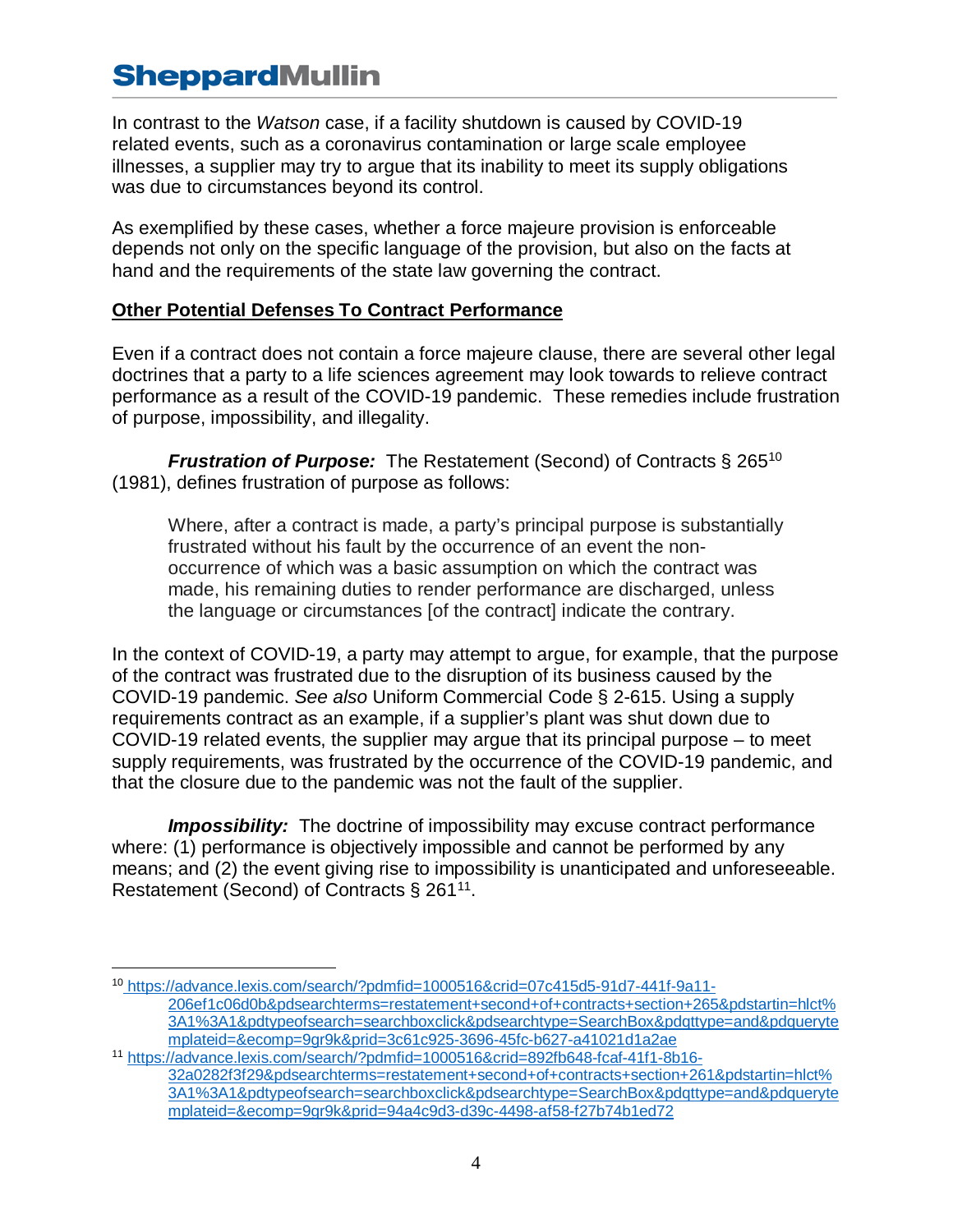Again, you can see how this may play out in the current climate. For example, a party may attempt to argue that its performance under a contract has been made objectively impossible by a work stoppage due to the COVID-19 pandemic, and that these events were not reasonably foreseeable. Again using a supply requirements contract as an example, a supplier could argue that, if its plant was shut down due to COVID-19 related events, its ability to meet its supply obligations was rendered impossible, and that a global pandemic of the scale of COVID-19 was unanticipated and unforeseeable.

*Illegality:* The doctrine of illegality may be invoked if the terms of the contract are unachievable based upon enacted laws. *See* Restatement (Second) of Contracts § 264[12](#page-4-0).

In the context of COVID-19, a party to a contract may attempt to argue, for example, that contract performance has been rendered illegal due to stay-at-home orders enacted by state or local governments.

#### **Practice Tips**

Parties to life sciences contracts containing force majeure provisions that are at risk of nonperformance should consider the following:

- Carefully review the contract terms to determine if the contract has a force majeure clause, and, if it does, which events may trigger the clause.
- Carefully review the contract terms to determine which state's law governs the contract.
- Consult with counsel to determine how courts have interpreted force majeure provisions in the governing state.
- Attempt to mitigate damages. For example, using the Watson/Rhone contract as an example, Rhone might be able to shift production to another plant that was not affected by COVID-19.
- Attempt to negotiate a compromise, such as extending deadlines for performance of certain aspects of the contract.
- Preserve evidence relating to the formation of the contract, past performance of the contract and any nonperformance.
- Continue to monitor state and local rules relating to COVID-19, such as stay-athome orders and limitations on the number of persons who may gather.
- Parties to agreements that are subject to FDA regulation should continue to monitor FDA-issued guidances for updates on guidelines and procedures relating to COVID-19.
- A party who has licensed intellectual property should take steps to ensure that the licensee is protecting the intellectual property during the force majeure event.

<span id="page-4-0"></span> $\overline{a}$ <sup>12</sup> [https://advance.lexis.com/search/?pdmfid=1000516&crid=94a4c9d3-d39c-4498-af58](https://advance.lexis.com/search/?pdmfid=1000516&crid=94a4c9d3-d39c-4498-af58-f27b74b1ed72&pdsearchterms=restatement+second+of+contracts+section+264&pdstartin=hlct%3A1%3A1&pdtypeofsearch=searchboxclick&pdsearchtype=SearchBox&pdqttype=or&pdquerytemplateid=&ecomp=9gr9k&prid=07c415d5-91d7-441f-9a11-206ef1c06d0b) [f27b74b1ed72&pdsearchterms=restatement+second+of+contracts+section+264&pdstartin=hlct%](https://advance.lexis.com/search/?pdmfid=1000516&crid=94a4c9d3-d39c-4498-af58-f27b74b1ed72&pdsearchterms=restatement+second+of+contracts+section+264&pdstartin=hlct%3A1%3A1&pdtypeofsearch=searchboxclick&pdsearchtype=SearchBox&pdqttype=or&pdquerytemplateid=&ecomp=9gr9k&prid=07c415d5-91d7-441f-9a11-206ef1c06d0b) [3A1%3A1&pdtypeofsearch=searchboxclick&pdsearchtype=SearchBox&pdqttype=or&pdquerytem](https://advance.lexis.com/search/?pdmfid=1000516&crid=94a4c9d3-d39c-4498-af58-f27b74b1ed72&pdsearchterms=restatement+second+of+contracts+section+264&pdstartin=hlct%3A1%3A1&pdtypeofsearch=searchboxclick&pdsearchtype=SearchBox&pdqttype=or&pdquerytemplateid=&ecomp=9gr9k&prid=07c415d5-91d7-441f-9a11-206ef1c06d0b) [plateid=&ecomp=9gr9k&prid=07c415d5-91d7-441f-9a11-206ef1c06d0b](https://advance.lexis.com/search/?pdmfid=1000516&crid=94a4c9d3-d39c-4498-af58-f27b74b1ed72&pdsearchterms=restatement+second+of+contracts+section+264&pdstartin=hlct%3A1%3A1&pdtypeofsearch=searchboxclick&pdsearchtype=SearchBox&pdqttype=or&pdquerytemplateid=&ecomp=9gr9k&prid=07c415d5-91d7-441f-9a11-206ef1c06d0b)